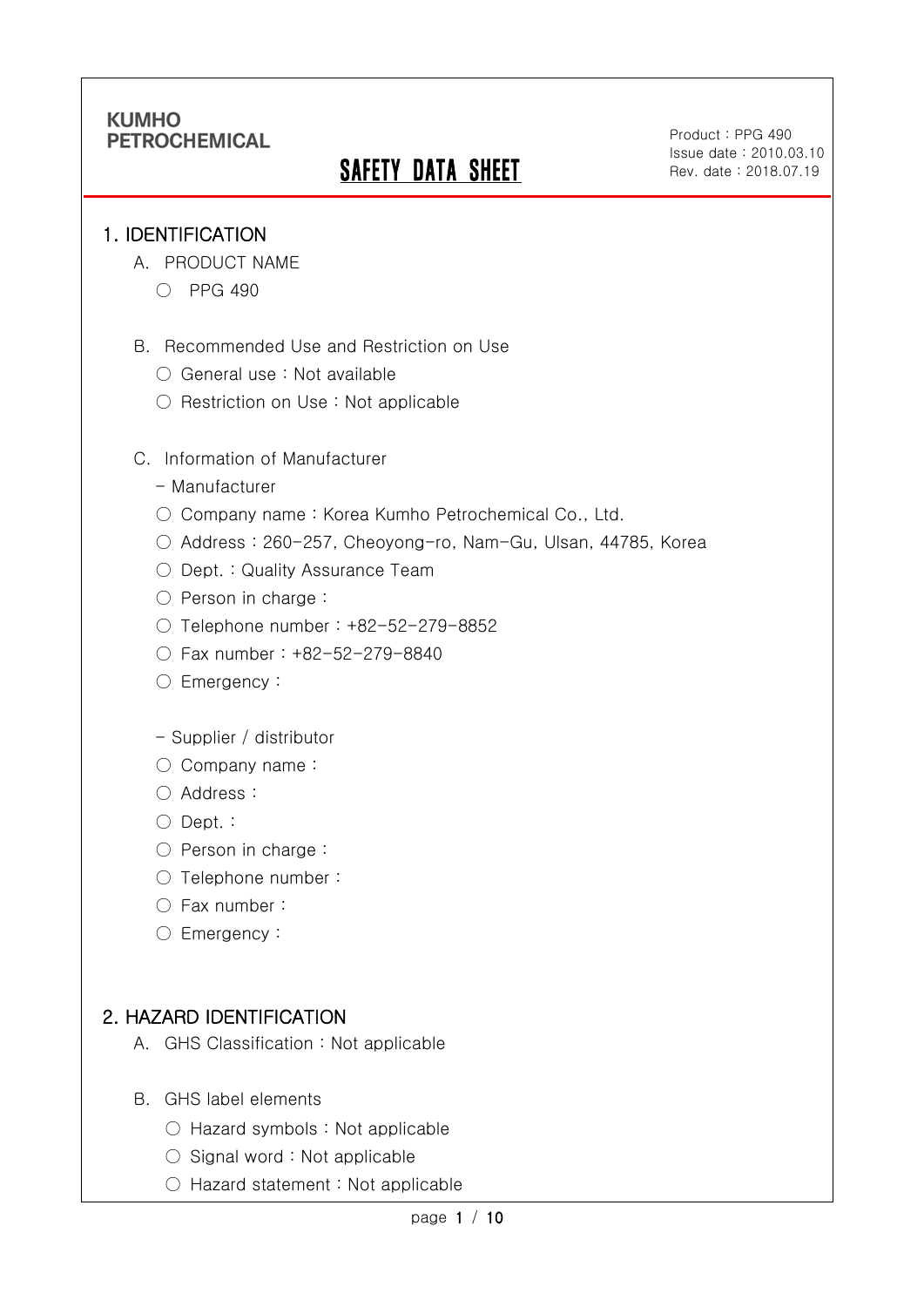Ī

# **SAFETY DATA SHEET**

Product : PPG 490 Issue date : 2010.03.10 Rev. date : 2018.07.19

.

○ Precautionary statements : Not applicable

C. Other hazards which do not result in classification :

- NFPA rating: (0~4 steps) : Health=0, Flammability=0, Reactivity=0

### 3. COMPOSITION/INFORMATION ON INGREDIENTS

| Chemical name        | CAS No./ECL No./EINECS No. | Contents(%) |
|----------------------|----------------------------|-------------|
| Polypropylene Triol  | 25791-96-2/KE-29338        | $50 - 80$   |
| Propoxylated Sucrose | 9049-71-2/KE-20280         | $20 - 50$   |
| Additives            | Proprietary                | 0.1         |

※ Reference No. : ECL(Registration number of Korean Existing Chemical List) EINECS(Registration number of Europe Existing Chemical List)

#### 4. FIRST-AID MEASURES

- A. Eye Contact :
	- Immediately flush eyes with plenty of water at least 15minutes.
	- If irritation persists, get a doctor's examination.
- B. Skin Contact :
	- Wash the contaminated skin area with running water.
	- If irritation persists, get a doctor's attention.
- C. Inhalation :
	- Remove victim to fresh air immediately.
	- Take Artificial respiration if not breathing.
	- Use respirator when breathing is difficult.
	- Get medical attention.
- D. Ingestion:
	- Do not induce vomiting.
	- Do not feed anything if that is not conscious.
	- Give 2~4 cups water or milk if conscious.
	- Get medical attention.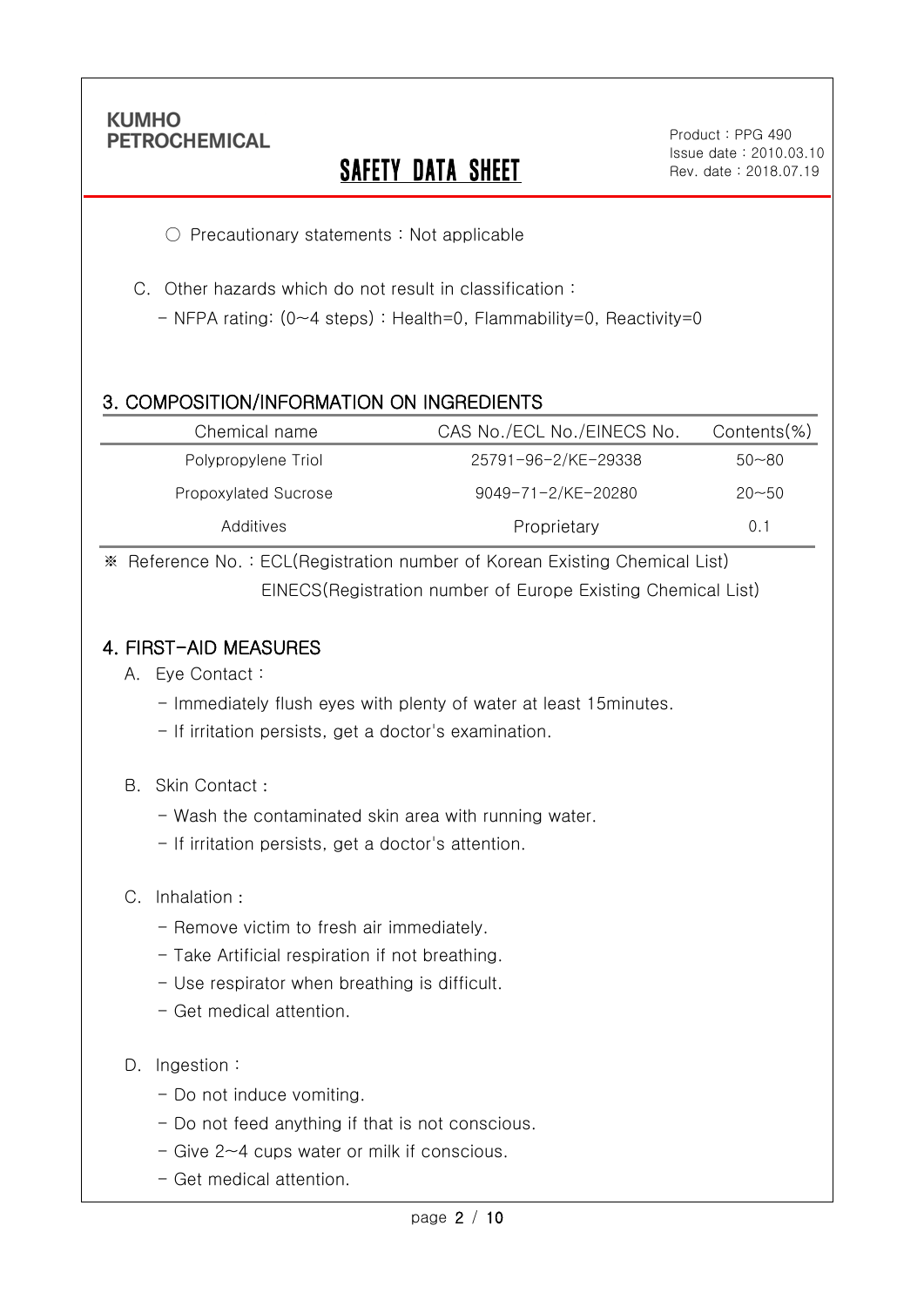Ī

# **SAFETY DATA SHEET**

Product : PPG 490 Issue date : 2010.03.10 Rev. date : 2018.07.19

.

- E. Delay and immediate effects and also chronic effects from short and long term exposure : Not available
- F. Notice to Physician :
	- Treatment may vary with condition of victim and specifics of incident.

#### 5. FIRE FIGHTING MEASURE

- A. Suitable (Unsuitable) extinguishing media :
	- $\circ$  Extinguishing media : Carbon Dioxide, dry chemical, foam.
	- $\circ$  Unsuitable Extinguishing media : Do not use direct water.
	- Large fire : Alcohol-resistant foam.

#### B. Specific hazards arising from the chemical

- Combustion: Carbon dioxide, carbon monoxide
- Levels of fire hazard :
	- There is potential for caused by the fire that irritating or toxic gases.
	- Vapors are heavier than air.
	- Containers may rupture or explode if exposed.
- C. Fire fighting procedures and equipments :
	- Wear appropriate personal protective equipment(see section 8. EXPOSURE CONTROLS/PERSONAL PROTECTION).
	- Use water spray to keep fire-exposed containers cool.
	- Move container from fire area if it can be done without risk.
	- Suppression using water can be spread fire.
	- Avoid inhalation of substance itself or combustion.
	- Stay upwind and keep out of low areas.

### 6. ACCIDENTAL RELEASE MEASURES

- A. Personal Precautions, Protective Equipment and Emergency procedures :
	- Perform in accordance with 「 See section 8. EXPOSURE CONTROLS / PERSONAL PROTECTION」. Put on appropriate personal protective equipment.
	- Avoid contact with eyes and skin.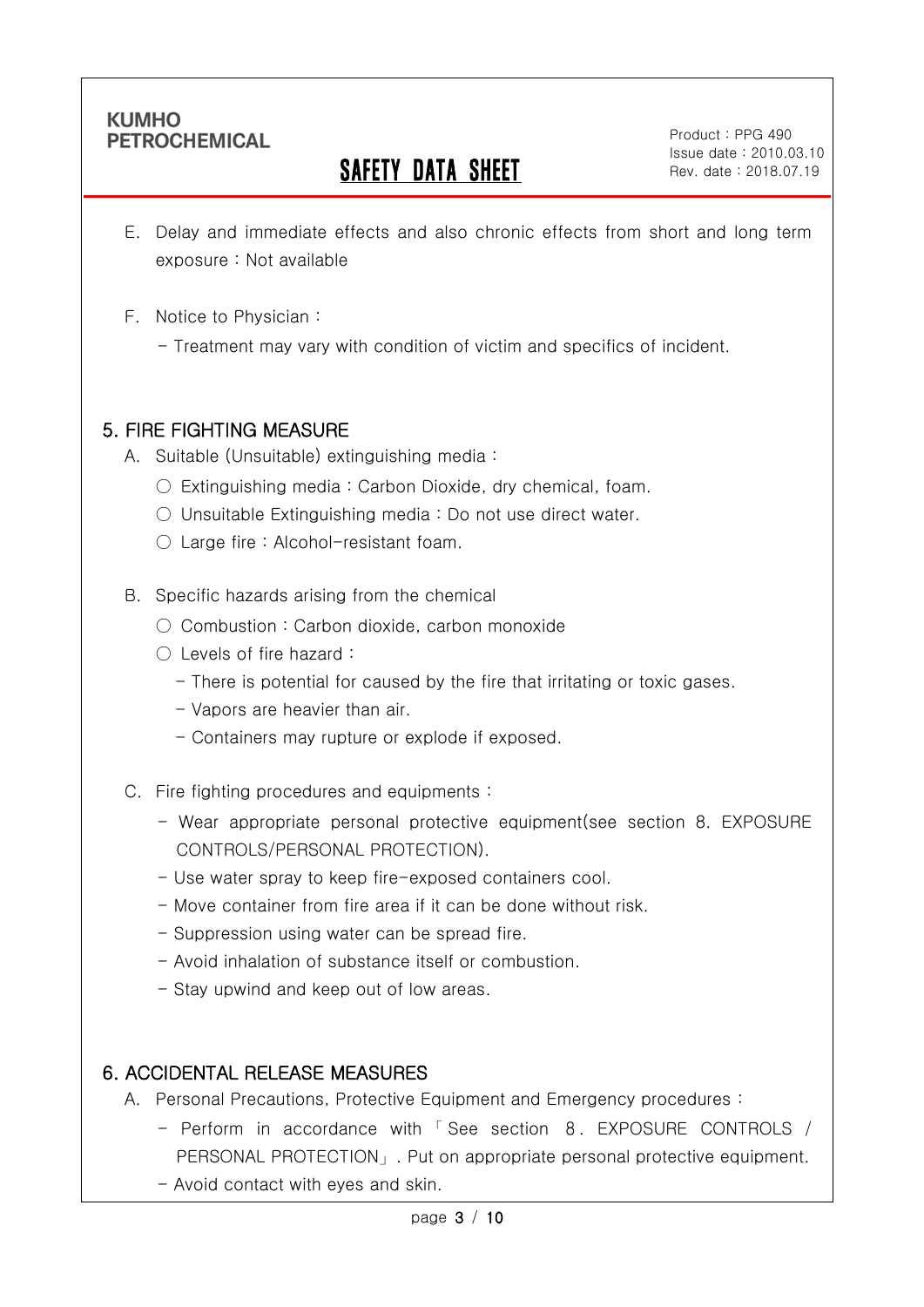Ī

# **SAFETY DATA SHEET**

Product : PPG 490 Issue date : 2010.03.10 Rev. date : 2018.07.19

.

- Avoid inhalation of substance itself or combustion.
- Evacuation against the wind.
- Avoid contact with heat, sparks, flame or other ignition sources.
- B. Environmental Precautions
	- Avoid dispersal of spilt material and runoff and contact with waterways, drains and sewers. If large spills, advise emergency services.
- C. Methods and materials for containment and cleaning up :
	- $\bigcirc$  For small spills.
		- Remove all sources of ignition.
		- Absorb for use sand or other non-combustible material.
		- Ventilate leak areas and clearing leak area.
	- $\circlearrowright$  For large spills.
		- Remove all sources of ignition.
		- Dike to prevent flowing into the nearby river and reservoir.
		- Avoid entering to sewers or water system.
		- Absorb for use sand or other non-combustible material.
		- Appropriate container for disposal of spilled material collected.

#### 7. HANDLING AND STORAGE

- A. Handling :
	- Perform in accordance with 「 See section 8. EXPOSURE CONTROLS / PERSONAL PROTECTION」. Put on appropriate personal protective equipment.
	- Handle in a well-ventilated place.
	- Avoid contact with heat, sparks, flame or other ignition sources.
	- Remove all sources of ignition.
	- Wash thoroughly after handling.
- B. Storage Precautionary Statements :
	- Do not store where the moisture.
	- Store in a cool, dry, location and avoid heat.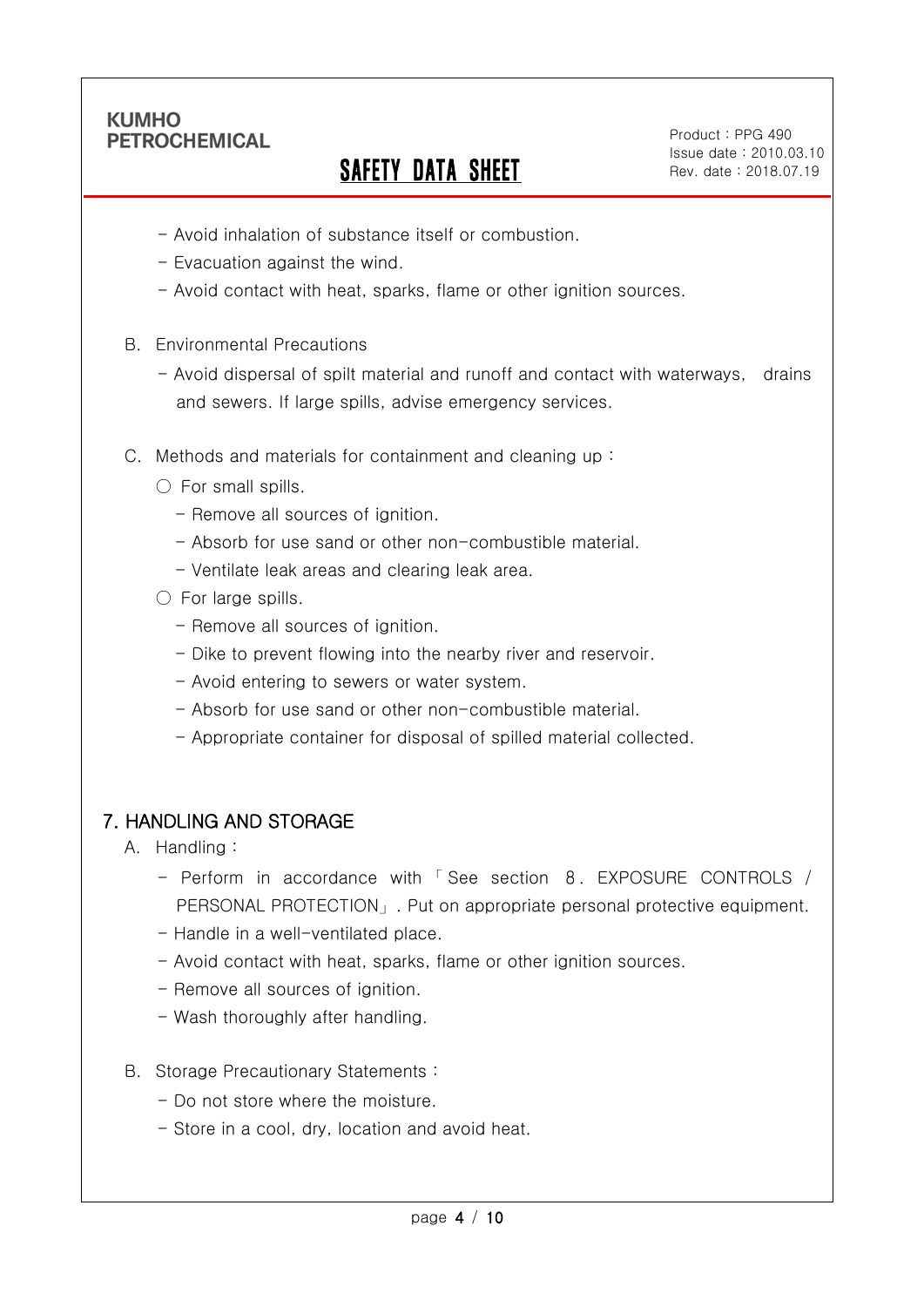Ī

## SAFETY DATA SHEET

Product : PPG 490 Issue date : 2010.03.10 Rev. date : 2018.07.19

.

#### 8. EXPOSURE CONTROLS/PERSONAL PROTECTION

- A. Exposure limit
	- Exposure limit under ISHL : Not applicable
	- ACGIH : Not applicable
	- Biological exposure limits : Not applicable
- B. Engineering Controls
	- A system of local and/or general exhaust is recommended to keep employee exposures above the Exposure Limits. Local exhaust ventilation is generally preferred because it can control the emissions of the contaminant at its source, preventing dispersion of it into the general work area. The use of local exhaust ventilation is recommended to control emissions near the source.
- C. Personal Protective Equipment :
	- Respiratory Protection : Use the respirator be given official approval by Korea Occupational Safety & Health Agency. Under conditions of frequent use or heavy exposure, Respiratory protection may be needed. Respiratory protection is ranked in order from minimum to maximum. Consider warning properties before use.
		- ※ When take shelter
		- Any chemical cartridge respirator with organic vapour cartridge(s).
		- Any chemical cartridge respirator with a full facepiece and organic vapour cartridge(s).
		- Any air-purifying respirator with a full facepiece and an organic vapour canister.
		- ※ For Unknown Concentration or Immediately Dangerous to Life or Health
		- Self-contained breathing apparatus (pressure-demand or other positive-pressure mode in combination), supplied-air respirator with full facepiece.
	- Eye Protection : Wear primary eye protection such as splash resistant safety goggles with a secondary protection faceshield. Provide an emergency eye wash station and quick drench shower in the immediate work area.
	- Hand Protection : Wear chemical resistant protected gloves if there is hazard potential for direct skin contact. Wear heat resistant protected gloves to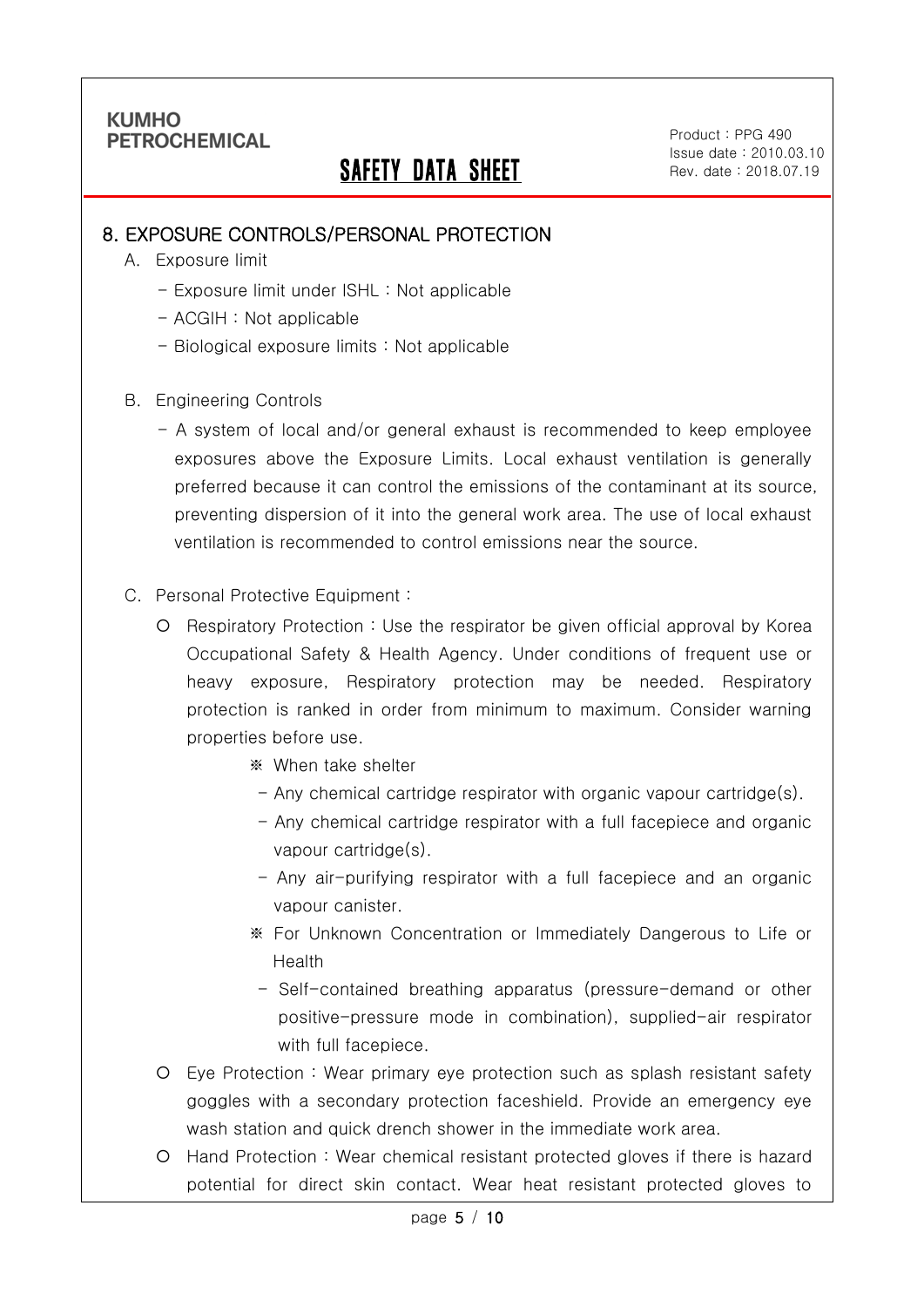Ī

# **SAFETY DATA SHEET**

Product : PPG 490 Issue date : 2010.03.10 Rev. date : 2018.07.19

.

withstand the temperature of molten product.

O Body Protection : Wear chemical resistant protected clothing if there is hazard potential for direct contact.

## 9. PHYSICAL AND CHEMICAL PROPERTIES

- A. Appearance : liquid
- B. Odor : Mild odor
- C. Odor threshold : Not available
- D. pH : Not applicable
- E. Melting point/Freezing point : Not available
- F. Initial Boiling Point/Boiling Ranges : Not available
- G. Flash point : 252℃ ( Cleveland Open Cup )
- H. Evapourating Rate : Not available
- I. Flammability(solid, gas) : Not available
- J. Upper/Lower Flammability or explosive limits : Not available
- K. Vapour pressure : > 1.0
- L. Solubility : Insoluble
- M. Vapour density(Air=1) : Not applicable
- N. Relative density : 1.112
- O. Partition coefficient of n-octanol/water : Not available
- P. Autoignition Temperature : Not available
- Q. Decomposition Temperature : Not applicable
- R. Viscosity : 7,000~9,000 cps at 25℃
- S. Molecular weight : Not available

## 10. STABILITY AND REACTIVITY

#### A. Stability

- This material is stable under recommended storage and handling conditions
- B. Possibility of Hazardous Reaction
	- Will not occur.
- C. Conditions to Avoid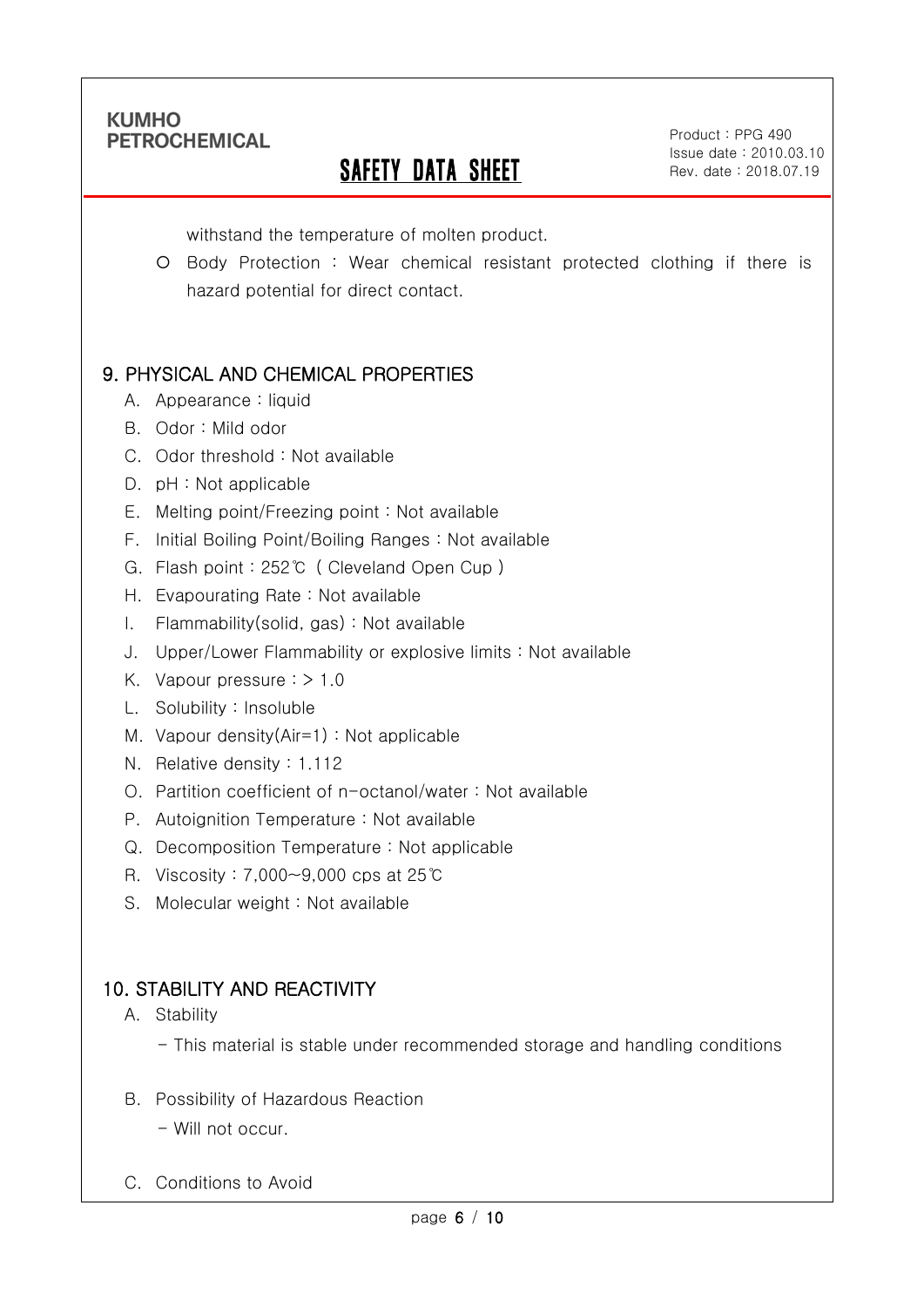Ī

# **SAFETY DATA SHEET**

Product : PPG 490 Issue date : 2010.03.10 Rev. date : 2018.07.19

.

- High temperature.

- D. Materials to Avoid
	- Strong acids, strong oxidizing agents, alkali or alkaline substances (copper, zinc or brass)
- E. Hazardous Decomposition Products
	- Carbon monoxide, carbon dioxide

### 11. TOXOCOLOGICAL INFORMATION

- A. Information on the likely routes of exposure
	- (Respiratory tracts) : Not applicable
	- (Oral) : Not applicable
	- (Eye ∙ Skin) : Not applicable
- B. Delayed and immediate effects and also chronic effects from short and long term exposure
	- Acute toxicity : Not available
	- O Skin corrosion/irritation : Not available
	- O Serious eye damage/irritation : Not available
	- Respiratory sensitization : Not available
	- O Skin sensitization : Not available
	- Carcinogenicity : Not available
	- Germ cell mutagenicity : Not available
	- O Reproductive toxicity : Not available
	- Specific target organ toxicity(single exposure) : Not available
	- Specific target organ toxicity(repeated exposure) : Not available
	- Aspiration hazard : Not available
	- Chronic effect : Not available
- C. Calculation the classification of the mixture(acute toxicity estimate calculation etc.) : Not applicable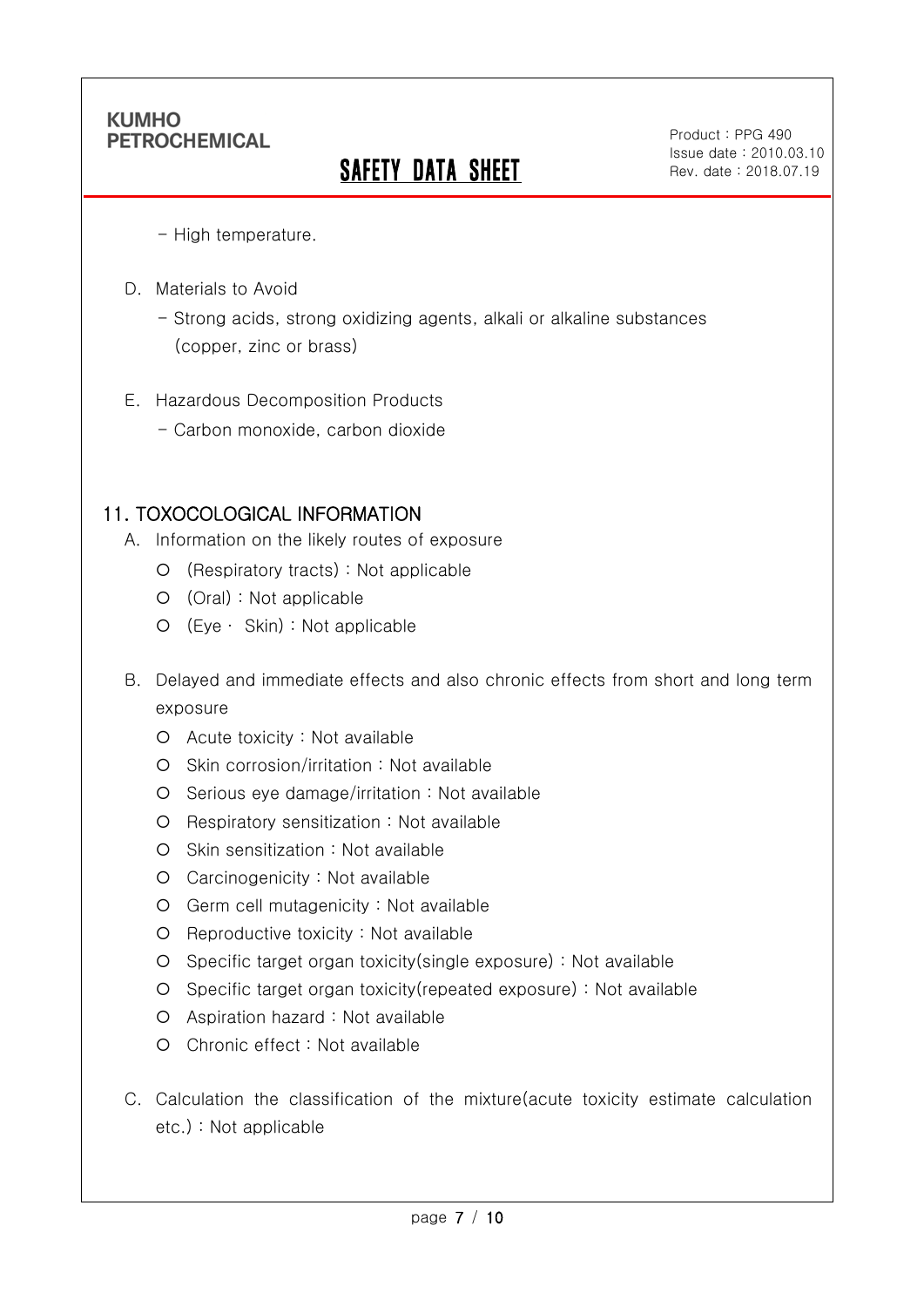Ī

## **SAFETY DATA SHEET**

Product : PPG 490 Issue date : 2010.03.10 Rev. date : 2018.07.19

.

#### 12. ECOLOGICAL INFORMATION

A. Ecotoxicity : Not available

B. Persistence and degradability : Not available

C. Bioaccumulative potential : Not available

D. Mobility in soil : Not available

E. Other adverse effects : Not available

#### 13. DISPOSAL CONSIDERATION

A. Disposal methods

- The user of this product must properly characterize the waste/container generated from the use of this product in accordance with all applicable federal, state and/or local laws and regulations in order to determine the proper disposal of the waste in accordance with all applicable federal, state and/or local laws and regulations.

B. Special precautions for disposal :

- The user of this product must disposal by oneself or entrust to waste disposer or person who other' s waste recycle and dispose, person who establish and operate waste disposal facilities.
- Dispose of waste in accordance with local regulation.

#### 14. TRANSPORT INFORMATION

A. UN number : Not regulated for transport of dangerous goods

- B. Proper shipping name : Not applicable
- C. Hazard class : Not applicable
- D. Packing group : Not applicable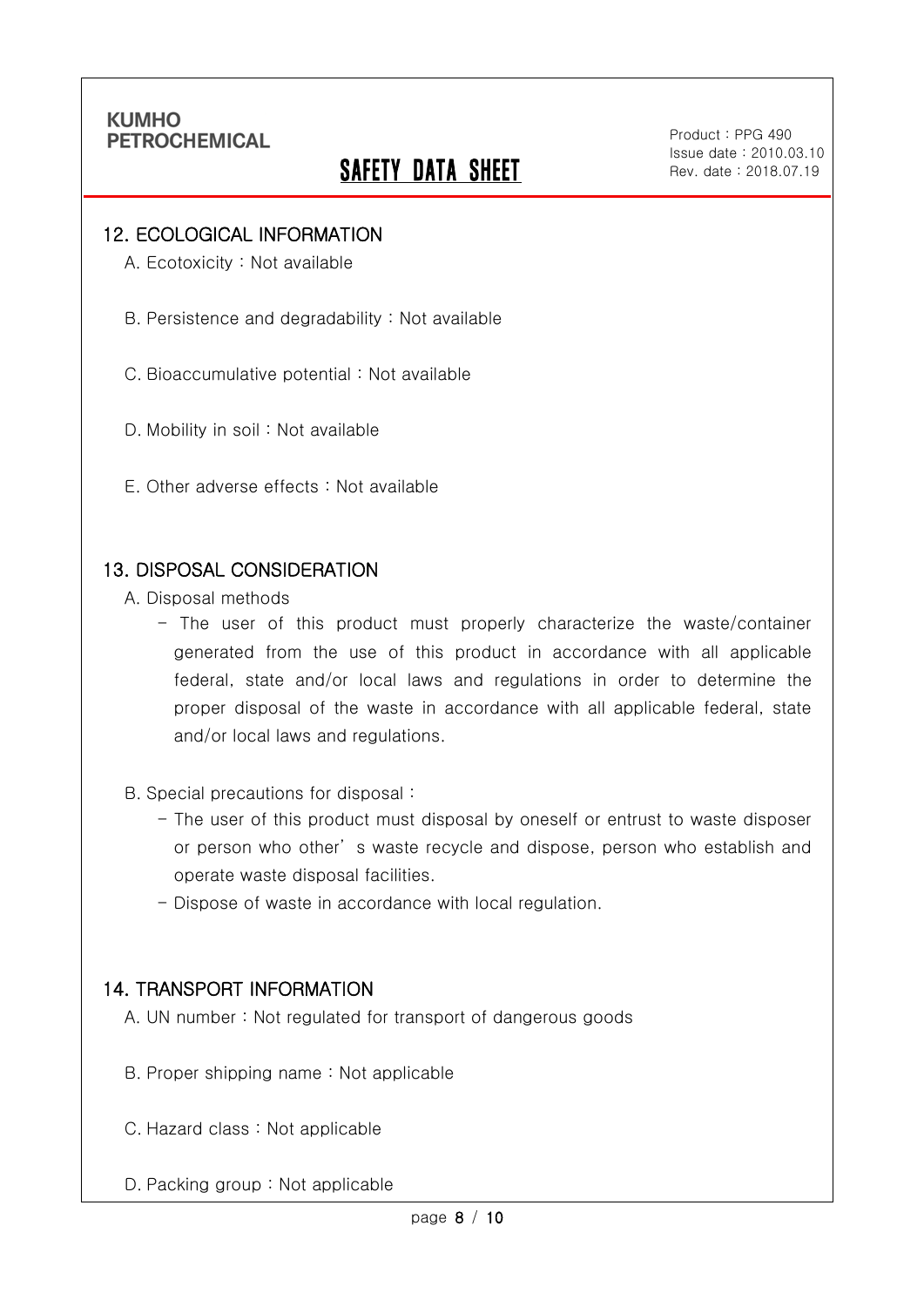Ī

# **SAFETY DATA SHEET**

Product : PPG 490 Issue date : 2010.03.10 Rev. date : 2018.07.19

.

- E. Marine pollutant : Not applicable
- F. Special precautions for user related to transport or transportation measures :
	- 1) EmS FIRE SCHEDULE : Not applicable
	- 2) EmS SPILLAGE SCHEDULE : Not applicable
- G. IATA Transport : Not Classified as dangerous for IATA Transport

### 15. REGULATORY INFORMATION

A. Korea Industry Safety and Health Law (ISHL) :

- $\circ$  This product is subject to the chemical for classification and labeling under ISHL Article 41.
- B. The Toxic Chemical Control Act in Korea(TCCA)
	- $\bigcirc$  This product is not classified as Toxic chemical and Observational chemical under TCCA Article 2.3. and 2.4.
	- Toxic Release Inventory(TRI) Chemicals : Not regulated
- C. Dangerous goods Safety Management Law in Korea :
	- Dangerous goods Class 4 flammable liquid, Petroleum Class 4 (Storage volume limit: 6000 L)

#### D. US regulations

- OSHA regulation (29CFR1910.119) : Not applicable
- CERCLA section 103 (40CFR302.4) : Not applicable
- EPCRA section 302(40CFR355.30): Not applicable
- $\circ$  EPCRA section 304(40CFR355.40) : Not applicable
- $\circ$  EPCRA section 313(40CFR372.65) : Not applicable
- E. Other local or international regulation
	- POPs Management Law : Not applicable
	- Rotterdam Convention on Harmful Chemicals & Pesticides : Not applicable
	- Stockholm Convention on Persistent Organic Pollutants : Not applicable
	- Montreal Protocol on Substances That Deplete the Ozone Layer : Not applicable
	- Information of EU Classification : Not classified